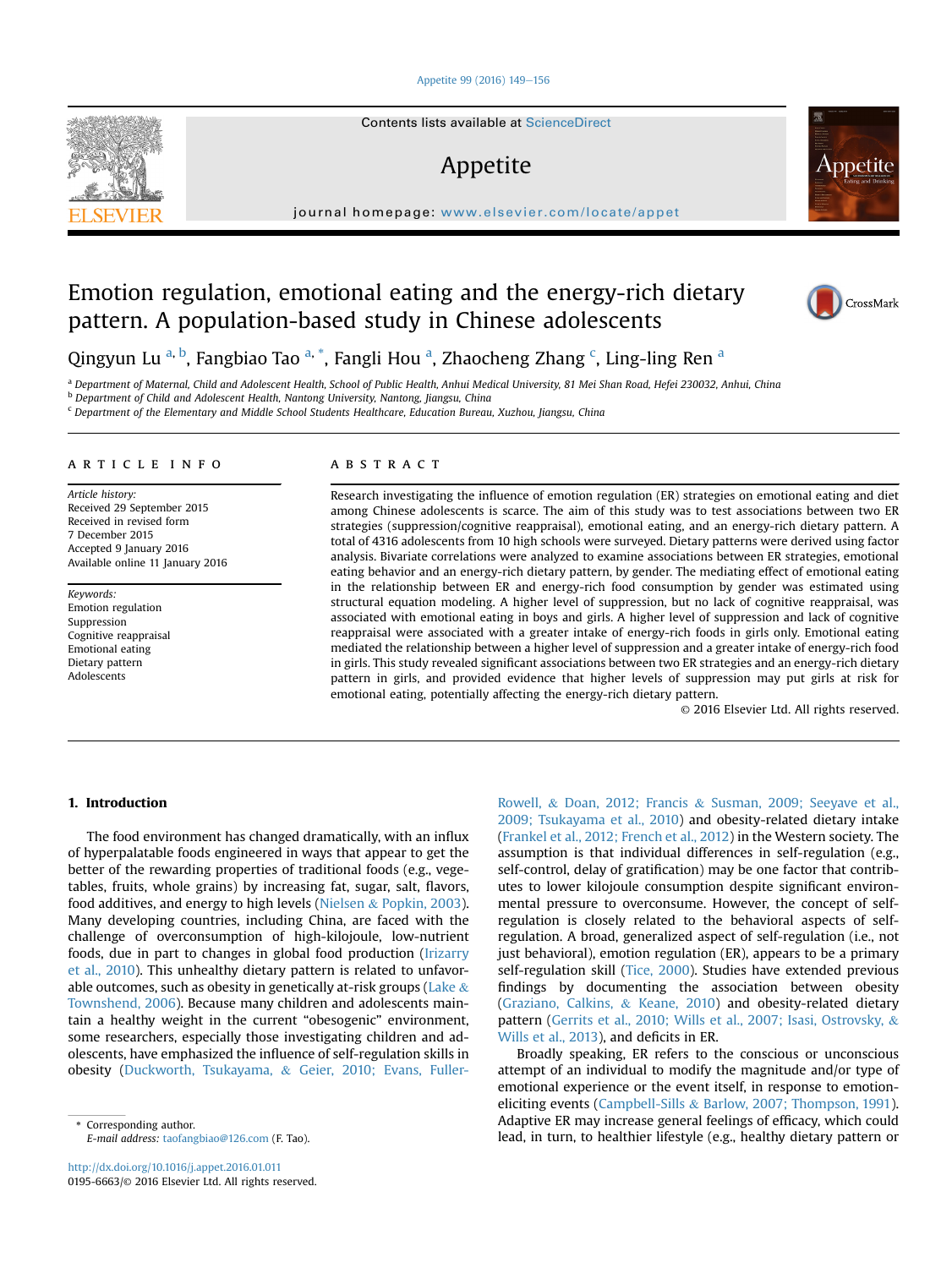increased physical activity) (Wills, Pokhrel, Morehouse, & Fenster, 2011). Maladaptive ER, on the other hand, may be associated with an increased vulnerability to negative emotions (reviewed by Aldao, Nolen-Hoeksema, & Schweizer, 2010) where food is used to cope with negative emotions, a response known as emotional eating (Adam & Epel, 2007; Dallman et al., 2003; Loxton, Dawe, & Cahill, 2011; Michels et al., 2012). An often-mentioned explanation for emotional eating is that it is a consequence of the inability to regulate emotion effectively in response to emotional events where food is used to reduce negative emotions (Heatherton, &Herman, 1991). In particular, it has been suggested that emotional eating increases the consumption of high fat, sweet and energy-rich food in adults (Konttinen et al., 2010; Nguyen-Michel et al., 2007) as well as in youth (Elfhag, Tholin, & Rasmussen, 2008; Michels et al., 2012; Goossens et al., 2009). Theoretically, emotional eating may serve to regulate emotion (Macht, 2008), however none of the abovementioned studies examining the association between ER and an energy-rich dietary pattern included measures of emotional eating. Prior research has established a strong direct link between ER strategies and emotional eating in adult and child populations (Harrist et al., 2013; Spoor et al., 2007). For example, Spoor et al. (2007) indicated that, in adults, an inability to regulate emotional stress leads to maladaptive coping strategies such as emotional eating. Harris et al. (2013) found that dysregulated emotional expression or suppression in children was related to emotional eating. However, it remains unclear whether ER may contribute to emotional eating in adolescents.

ER can be understood as the process whereby we manage our own emotions (Koole, 2009). Two well examined processes or strategies in current literature are cognitive reappraisal and suppression, which were developed based on Gross's process model of emotion regulation (1998, 2001). Specifically, cognitive reappraisal, a prototypical adaptive ER strategy, entails changing the way in which a situation is construed with the aim of decreasing its emotional effect. It is regarded as an adaptive strategy because it reduces the negative experience that results from the emotion, without additional costs (Gross & John, 2003). A prototypical example of maladaptive ER is the suppression or inhibition of emotions (Gross & John, 2003), because these inhibit the expression of emotions but not the experience of them (Gross, 2002). The question of what consequences cognitive reappraisal and suppression was tested initially in a cross-sectional study (Gross  $\&$ John, 2003) using undergraduate samples. Gross and John (2003) reported that individuals differ in their use of cognitive reappraisal and suppression, and that these differences relate in predictable ways to psychological functioning. Given that the physical and psychosocial transformations experienced during adolescence are accompanied by strong emotions (Michels et al., 2012) and many of the neural and cognitive systems thought to control emotion mature during this period (Goossens et al., 2009), ER has become an important topic for research into adolescence. Of note, some studies also examined the use of two strategies of ER based on Gross's (1998) process-oriented model in adolescent population, and showed that suppression and cognitive reappraisal would predict adolescents' psychological distress (Boyes, Hasking, & Martin, 2015; Zhao & Zhao, 2015). Moreover, Gullone, Hughes, King, and Tonge (2009) tested Gross's process model of ER in 9 to 15-year-old children and adolescents, and found suppression use was lower for older participants compared to their younger peers, and reappraisal use in older participants was stability over time. In this study, therefore, we focus on these two domains of ER, and investigate the relationship between ER strategy, emotional eating and an energy-rich dietary pattern in Chinese adolescents. Furthermore, the potentially mediating effect of emotional eating that could explain the relationship of emotion dysregulation with the consumption of unhealthy energy-rich food, will be tested.

#### 2. Methods

#### 2.1. Participants

We utilized the baseline data from an ongoing 2-year longitudinal study in Xuzhou city in China, in order to assess the role of ER strategy in obesity and obesity-related behavior in urban adolescents. The study population comprised students aged  $11-17$  years at urban junior and high schools. Xuzhou is located in the northwest of Jiangsu Province, with a recorded history spanning 4000 years. With an area of 11 258  $\text{km}^2$ , of which 963  $\text{km}^2$ constitutes the urban area, Xuzhou has a total population of over 8 million. Cross-sectional survey data were used to obtain a random sample of adolescents in the 7th and 10th grades in five junior high and five senior high schools, respectively, using multistage cluster sampling, in October 2013. Five districts in urban areas in Xuzhou were selected and one junior high and one senior high school in each district were randomly sampled. In each of the selected schools, all students in Grade 7 and Grade 10 were selected, a total of 5003 subjects (2171 boys and 2145 girls). Informed consent was obtained from all participants and their parents, and the research protocol was approved by the Ethics Committee of the Anhui Medical University.

### 2.2. Instruments

Anthropometric data were obtained concurrently, with weight and height measured by the department for elementary and middle school student health care, a government department that monitors student health in Xuzhou city through annual physical examination. Weight was measured to the nearest 0.1 kg using a standardized digital scale. Height was measured to the nearest 0.1 cm with a manual height board. Body mass index (BMI) was calculated by dividing the participant's weight in Kilograms by height in meters squared (kg/m<sup>2</sup>). Rather than using absolute BMI, we used a BMI z-score because doing so provided an indirect ageand sex-specific measure of relative adiposity (Must  $&$  Anderson, 2006). The self-administered questionnaires requested sociodemographic information, and information on emotional eating, emotion regulation (suppression and cognitive reappraisal), depressive symptoms and food consumption and are described further.

#### 2.2.1. Emotion regulation questionnaire

The Emotion Regulation Questionnaire (Gross, 2002) was used to measure individual differences in the use of expressive suppression and cognitive reappraisal as ER strategies. It contains 10 items (e.g., "I control my emotions by not expressing them" to measure expressive suppression, and "I control my emotions by changing the way I think about the situation I'm in" to measure cognitive reappraisal) presented as statements, and participants indicate to what extent they agree on 7-point Likert scales ranging from 1 "strongly disagree" to 7 "strongly agree". The questionnaire shows good reliability, and both convergent and discriminant validity (Gross & John, 2003). Cronbach's alpha for the study was 0.82 for the suppression subscale and 0.85 for the cognitive reappraisal subscale.

#### 2.2.2. Dietary assessment

Habitual dietary patterns were assessed by a comprehensive self-administered food frequency questionnaire (FFQ), which was designed to measure the dietary habits of adolescents. The number of times each food or food group was consumed per week was